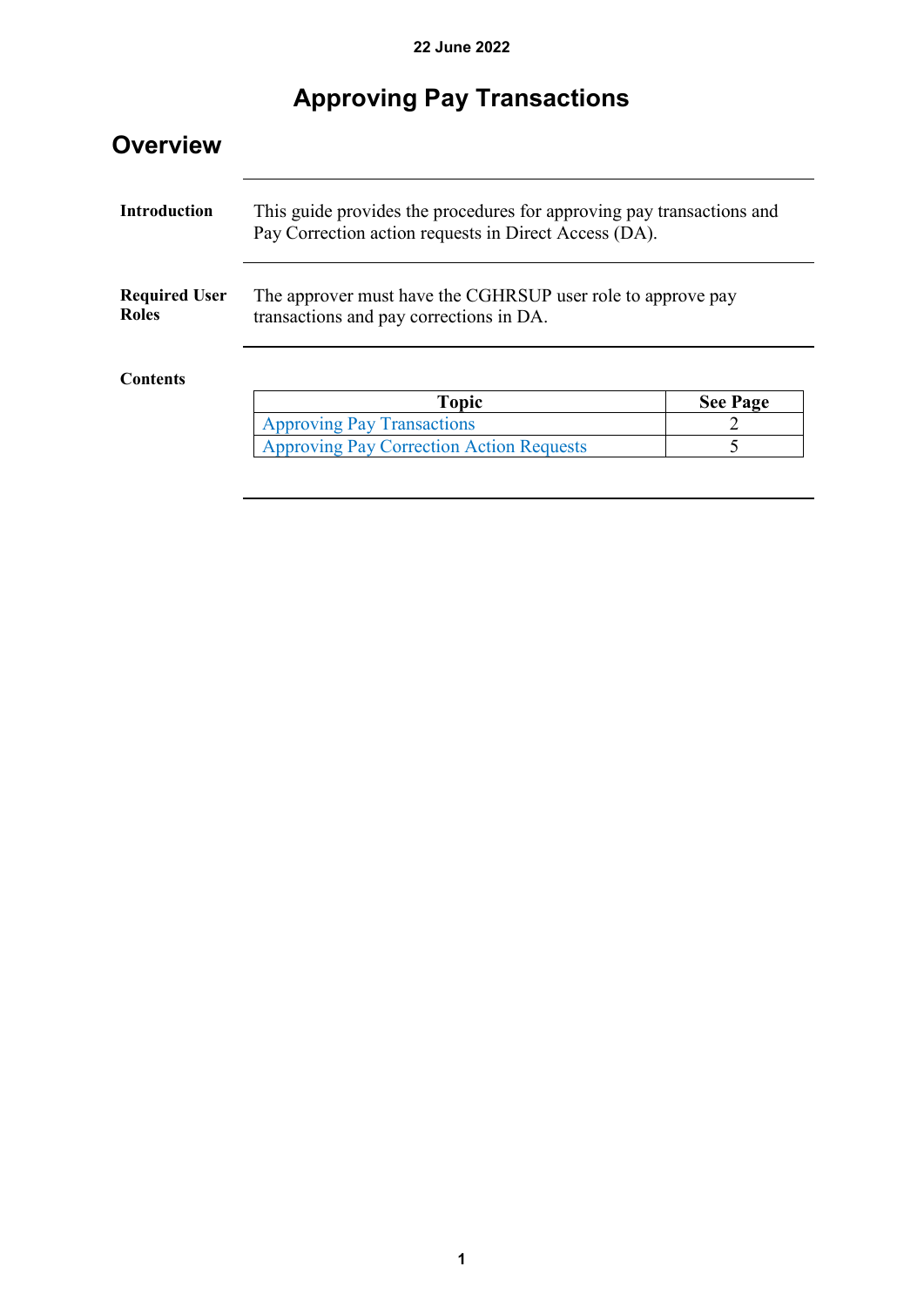### <span id="page-1-0"></span>**Approving Pay Transactions**

**Introduction** This section provides the procedures for approving pay transactions in Direct Access (DA).

**Procedures** See below.

|                                                                                                                                                                                                                                                                                                                                                                                                                                                                                                                                                                                                                                     | <b>Action</b>                                                                                                                                                                                                           |
|-------------------------------------------------------------------------------------------------------------------------------------------------------------------------------------------------------------------------------------------------------------------------------------------------------------------------------------------------------------------------------------------------------------------------------------------------------------------------------------------------------------------------------------------------------------------------------------------------------------------------------------|-------------------------------------------------------------------------------------------------------------------------------------------------------------------------------------------------------------------------|
| From the Requests tab, select the View My Requests (all types) from the Self-<br>Service Requests pagelet.                                                                                                                                                                                                                                                                                                                                                                                                                                                                                                                          |                                                                                                                                                                                                                         |
| <b>Self Service</b><br>My Page<br><b>Requests</b>                                                                                                                                                                                                                                                                                                                                                                                                                                                                                                                                                                                   |                                                                                                                                                                                                                         |
| <b>Self Service Requests</b>                                                                                                                                                                                                                                                                                                                                                                                                                                                                                                                                                                                                        |                                                                                                                                                                                                                         |
| Submit an Absence Request                                                                                                                                                                                                                                                                                                                                                                                                                                                                                                                                                                                                           | Non-Chargeable Absence Request                                                                                                                                                                                          |
| View My Absence Requests                                                                                                                                                                                                                                                                                                                                                                                                                                                                                                                                                                                                            | Submit a Delegation Request                                                                                                                                                                                             |
| View My Requests (all types)                                                                                                                                                                                                                                                                                                                                                                                                                                                                                                                                                                                                        | <b>PHS Submit Retirement Docs</b>                                                                                                                                                                                       |
| Submit a Drill Request                                                                                                                                                                                                                                                                                                                                                                                                                                                                                                                                                                                                              | <b>User Access Request</b>                                                                                                                                                                                              |
| the Search Results).<br>• Transaction Status - leave as Pending.<br><b>Click Populate Grid.</b><br>and/or a <b>Submission To Date</b> may be entered.<br><b>View My Action Requests</b>                                                                                                                                                                                                                                                                                                                                                                                                                                             | the type of transaction to be approved (only those transactions will display in<br>NOTE: To narrow the search results even further, a Submission From Date                                                              |
| Leia Organa Solo                                                                                                                                                                                                                                                                                                                                                                                                                                                                                                                                                                                                                    |                                                                                                                                                                                                                         |
| 1. 'My Submitted Requests' allows member to bring up only their Action Requests.<br>2. 'Requests I am Approver For' allows approver to bring up only those Action Requests submitted to them.<br>3. 'All Requests' allows the approver to pull up their Action Requests and those submitted to them.<br>4. Transaction Name field allows user to select a particular transaction (i.e., Absence Request, Delegation, etc.)<br>6. Populate Grid button populates the grid based on what was selected for the radio button, Transaction Name,<br>Transaction Status, and what was entered in the Submission From/Submission To Dates. | 5. Refresh button clears the grid and defaults it back to 'My Submitted Requests' and Transaction Status of 'Pending'.                                                                                                  |
| $\bigcirc$ My Submitted Requests                                                                                                                                                                                                                                                                                                                                                                                                                                                                                                                                                                                                    | Requests I am Approver For<br>$\bigcirc$ All Requests                                                                                                                                                                   |
| <b>All Transactions</b><br><b>Transaction Name:</b>                                                                                                                                                                                                                                                                                                                                                                                                                                                                                                                                                                                 |                                                                                                                                                                                                                         |
| Pending                                                                                                                                                                                                                                                                                                                                                                                                                                                                                                                                                                                                                             |                                                                                                                                                                                                                         |
| <b>Submission From Date:</b>                                                                                                                                                                                                                                                                                                                                                                                                                                                                                                                                                                                                        |                                                                                                                                                                                                                         |
| <b>Submission To Date:</b>                                                                                                                                                                                                                                                                                                                                                                                                                                                                                                                                                                                                          | Populate Grid<br>Refresh                                                                                                                                                                                                |
|                                                                                                                                                                                                                                                                                                                                                                                                                                                                                                                                                                                                                                     | The View My Action Requests page will display.<br>• Select the Requests I am Approver For radio button.<br>• Transaction Name - leave as All Transactions, or using the drop-down, select<br><b>Transaction Status:</b> |

*Continued on next page*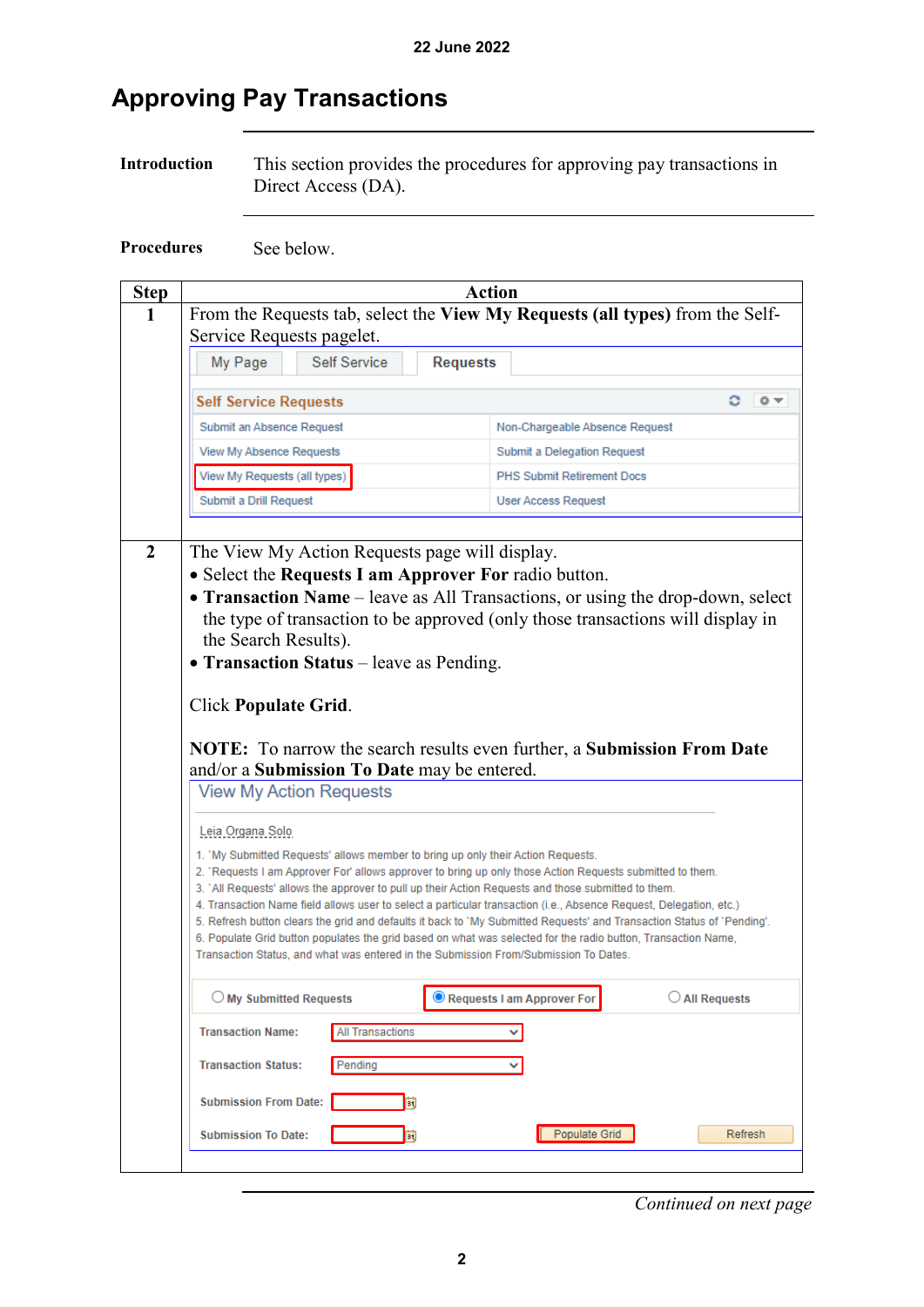## **Approving Pay Transactions, Continued**

#### **Procedures**,

| <b>Step</b>             | Action                                                                                                                                                                                                                                                                                                                    |
|-------------------------|---------------------------------------------------------------------------------------------------------------------------------------------------------------------------------------------------------------------------------------------------------------------------------------------------------------------------|
| 3                       | Any transactions matching the criteria entered in Step 2 will populate. Click                                                                                                                                                                                                                                             |
|                         | Approve/Deny for the transaction to be reviewed.                                                                                                                                                                                                                                                                          |
|                         |                                                                                                                                                                                                                                                                                                                           |
|                         | <b>NOTE:</b> Transactions may be sorted by clicking the <b>Submission Date</b> or <b>Drill</b>                                                                                                                                                                                                                            |
|                         | <b>Date</b> for easier tracking (Date format = YYYY/MM/DD).                                                                                                                                                                                                                                                               |
|                         | Personalize   Find   View All   <mark>2</mark>   공<br>First 4 1-20 of 31 (b) Last<br><b>Transaction Name</b><br><b>Status</b><br>Member<br>Member's Last Name Member's Emplid Member's Deptid Submitted By<br>Approver<br>Submission Date: Drill Date Approve/Deny                                                        |
|                         | 1234567<br>048812<br>Leia Organa Solo 2022/04/29<br><b>Family Separation Allowance</b><br>Pending<br>Luke Skywalker<br>Skywalker<br>Approve/Deny<br>Ahsoka Tano<br>000780<br>Career Sea Pay Premium<br>Pending<br>Lando Calrissian Calrissian<br>1852746<br>Master Yoda<br>Leia Organa Solo<br>2022/04/29<br>Approve/Deny |
|                         | 2111234<br>044682<br>Ahsoka Tano Leia Organa Solo<br><b>COLA Approval</b><br>Pendina<br><b>Boba Fett</b><br>Fett<br>2022/04/29<br>Approve/Deny<br>Career Sea Pay Premium<br>Pending<br>Darth Vader<br>Vader<br>2123456<br>000780<br>Count Dooku Leia Organa Solo<br>2022/04/29<br>Approve/Deny                            |
|                         | Antilles<br>9516237<br>048812<br>Master Yoda Leia Organa Solo 2022/04/29<br>Family Separation Allowance  Pending  Wedge Antilles<br>Approve/Deny                                                                                                                                                                          |
|                         |                                                                                                                                                                                                                                                                                                                           |
| $\overline{\mathbf{4}}$ | The selected transaction will open in a new window. Review the transaction for                                                                                                                                                                                                                                            |
|                         | accuracy. Enter any <b>comments</b> as appropriate (required if denying the request).                                                                                                                                                                                                                                     |
|                         | Then click Approve or Deny.                                                                                                                                                                                                                                                                                               |
|                         | <b>Action Request</b>                                                                                                                                                                                                                                                                                                     |
|                         | <b>Family Separation Allowance</b>                                                                                                                                                                                                                                                                                        |
|                         | Luke Skywalker                                                                                                                                                                                                                                                                                                            |
|                         | <b>Requesting Family Separation Allowance</b>                                                                                                                                                                                                                                                                             |
|                         | FSA-R -- For personnel serving in a dependent restricted assignment.                                                                                                                                                                                                                                                      |
|                         | FSA-S -- For personnel permanently assigned to a ship which deployed in excess of 30 days.                                                                                                                                                                                                                                |
|                         |                                                                                                                                                                                                                                                                                                                           |
|                         | FSA-T -- For TDY assignments, including TDY to a ship which deployed in excess of 30 days.                                                                                                                                                                                                                                |
|                         | 1. Choose a Type.                                                                                                                                                                                                                                                                                                         |
|                         | 2. Choose a Begin Date. The payment will be added during the pay period in which the Begin Date occurs.<br>3. Chose an End Date or leave blank. If the End Date is not entered, then FSA continues until entered.                                                                                                         |
|                         | 4. Press Submit.                                                                                                                                                                                                                                                                                                          |
|                         | <b>Request Details</b>                                                                                                                                                                                                                                                                                                    |
|                         | Type:<br><b>FSA-T</b>                                                                                                                                                                                                                                                                                                     |
|                         | <b>Begin Date:</b><br>04/02/2022                                                                                                                                                                                                                                                                                          |
|                         | <b>End Date:</b><br>08/09/2022                                                                                                                                                                                                                                                                                            |
|                         | Request Documents                                                                                                                                                                                                                                                                                                         |
|                         |                                                                                                                                                                                                                                                                                                                           |
|                         | Comment:                                                                                                                                                                                                                                                                                                                  |
|                         |                                                                                                                                                                                                                                                                                                                           |
|                         | Approve<br>Deny                                                                                                                                                                                                                                                                                                           |
|                         |                                                                                                                                                                                                                                                                                                                           |
|                         | <b>Request Status: Pending</b><br>(⊜) View/Hide Comments                                                                                                                                                                                                                                                                  |
|                         | <b>Approvers</b>                                                                                                                                                                                                                                                                                                          |
|                         | Pending                                                                                                                                                                                                                                                                                                                   |
|                         | <b>Multiple Approvers</b><br><b>CGHRSUP</b> for User's SPO<br>(り                                                                                                                                                                                                                                                          |
|                         |                                                                                                                                                                                                                                                                                                                           |
|                         | Comments                                                                                                                                                                                                                                                                                                                  |
|                         | Luke Skywalker at 04/29/22 - 5:59 PM<br>MBR TDY TO LOCKPORT FM 04/02 - 08/09                                                                                                                                                                                                                                              |
|                         |                                                                                                                                                                                                                                                                                                                           |
|                         |                                                                                                                                                                                                                                                                                                                           |

*Continued on next page*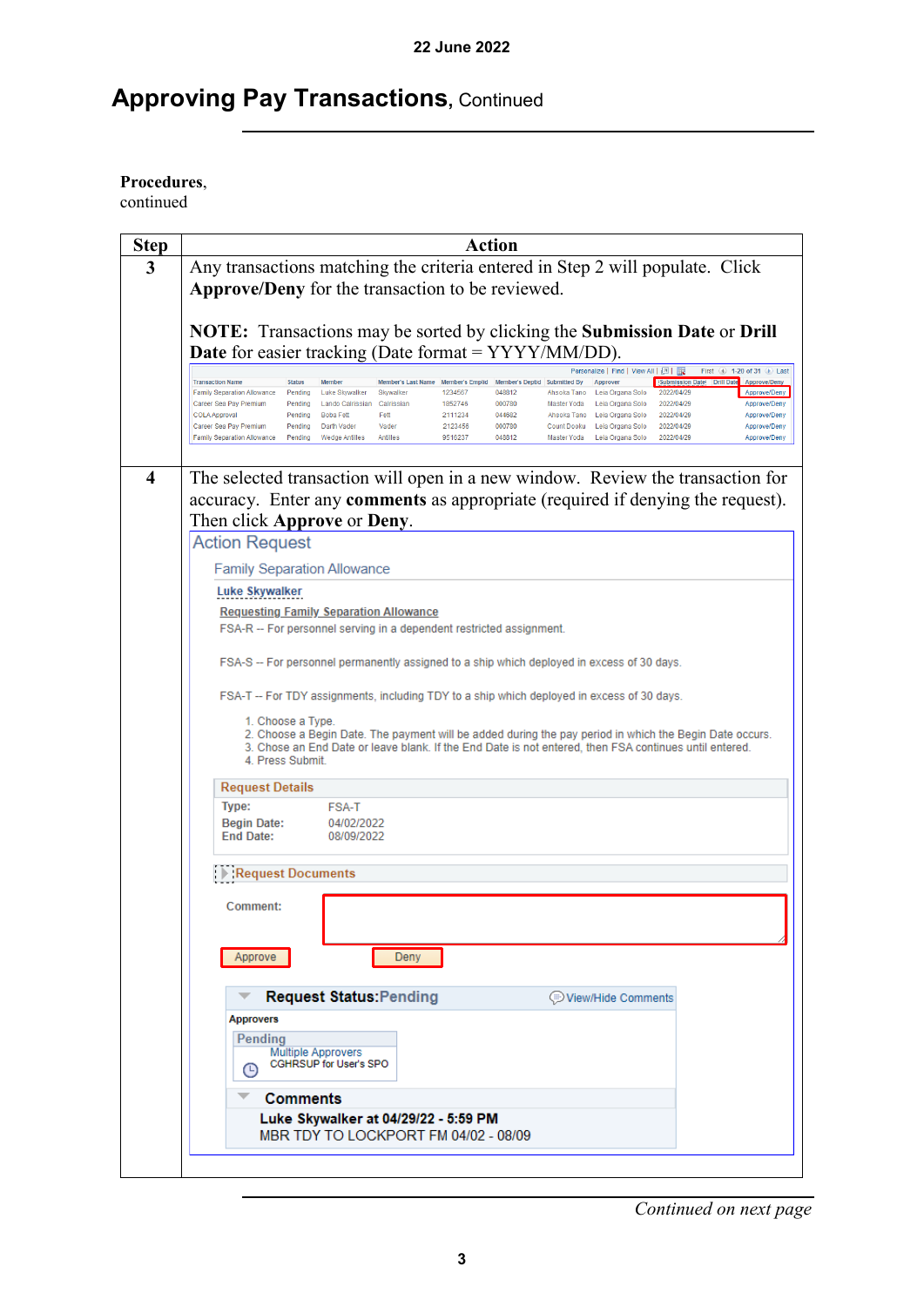## **Approving Pay Transactions, Continued**

#### **Procedures**,

| <b>Step</b> | <b>Action</b>                                                                                                                                                                                                                                              |
|-------------|------------------------------------------------------------------------------------------------------------------------------------------------------------------------------------------------------------------------------------------------------------|
| 5           | If approved, the Request Status will update to Approved:                                                                                                                                                                                                   |
|             | <b>Family Separation Allowance</b>                                                                                                                                                                                                                         |
|             | Luke Skywalker                                                                                                                                                                                                                                             |
|             | <b>Requesting Family Separation Allowance</b>                                                                                                                                                                                                              |
|             | FSA-R -- For personnel serving in a dependent restricted assignment.                                                                                                                                                                                       |
|             | FSA-S -- For personnel permanently assigned to a ship which deployed in excess of 30 days.                                                                                                                                                                 |
|             | FSA-T -- For TDY assignments, including TDY to a ship which deployed in excess of 30 days.                                                                                                                                                                 |
|             | 1. Choose a Type.<br>2. Choose a Begin Date. The payment will be added during the pay period in which the Begin Date occurs.<br>3. Chose an End Date or leave blank. If the End Date is not entered, then FSA continues until entered.<br>4. Press Submit. |
|             | <b>Request Details</b>                                                                                                                                                                                                                                     |
|             | Type:<br><b>FSA-T</b>                                                                                                                                                                                                                                      |
|             | <b>Begin Date:</b><br>04/02/2022<br><b>End Date:</b><br>08/09/2022                                                                                                                                                                                         |
|             |                                                                                                                                                                                                                                                            |
|             | Request Documents                                                                                                                                                                                                                                          |
|             | Comment:                                                                                                                                                                                                                                                   |
|             | Deny<br>Approve                                                                                                                                                                                                                                            |
|             | <b>Request Status Approved</b><br>View/Hide Comments                                                                                                                                                                                                       |
|             | <b>Approvers</b>                                                                                                                                                                                                                                           |
|             | <b>Approved</b>                                                                                                                                                                                                                                            |
|             | Leia Organa Solo<br><b>CGHRSUP for User's SPO</b><br>05/06/22 - 10:57 AM                                                                                                                                                                                   |
|             | <b>Comments</b>                                                                                                                                                                                                                                            |
|             | Luke Skywalker at 04/29/22 - 5:59 PM                                                                                                                                                                                                                       |
|             | MBR TDY TO LOCKPORT FM 04/02 - 08/09                                                                                                                                                                                                                       |
|             |                                                                                                                                                                                                                                                            |
|             | If denied, the Request Status will update to <b>Denied</b> .                                                                                                                                                                                               |
|             | <b>SPO Approver</b>                                                                                                                                                                                                                                        |
|             | <b>Request Status Denied</b><br>View/Hide Comments                                                                                                                                                                                                         |
|             | <b>Approvers</b>                                                                                                                                                                                                                                           |
|             | <b>Denied</b>                                                                                                                                                                                                                                              |
|             | Leia Organa Solo<br>CGHRSUP for User's SPO                                                                                                                                                                                                                 |
|             | 05/06/22 - 10:58 AM                                                                                                                                                                                                                                        |
|             | <b>Comments</b>                                                                                                                                                                                                                                            |
|             | Leia Organa Solo at 05/06/22 - 10:58 AM<br>Comments are required when denying an action request.                                                                                                                                                           |
|             |                                                                                                                                                                                                                                                            |
|             |                                                                                                                                                                                                                                                            |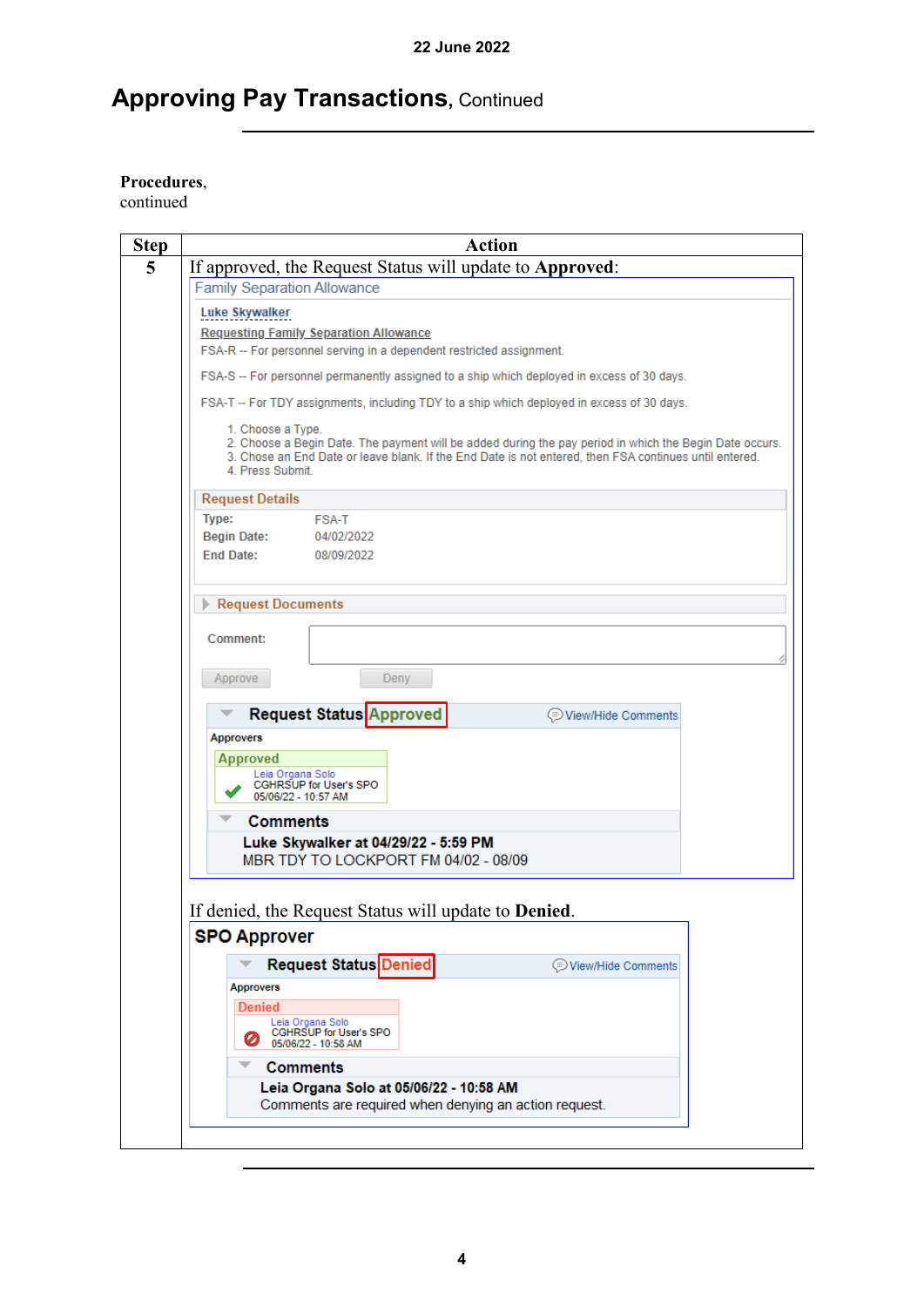### <span id="page-4-0"></span>**Approving Pay Correction Action Requests**

| <b>Introduction</b>   | This guide provides the procedures for approving Pay Correction Action<br>Requests in Direct Access (DA). |                                          |
|-----------------------|-----------------------------------------------------------------------------------------------------------|------------------------------------------|
| <b>Pay Correction</b> | The Pay Correction Action Request is used to update or correct<br>previously entered Pay Action Requests: |                                          |
|                       | • Assignment Pay                                                                                          | • Assignment Incentive Pay               |
|                       | $\bullet$ BAS II                                                                                          | • Board Certified Pay                    |
|                       | • Career Sea Pay                                                                                          | • Career Sea Pay Premium                 |
|                       | • COLA Unique                                                                                             | • Crew Flight Pay                        |
|                       | · Discount Meal Rate (CGSMR)<br>(See Stopping CGSMR)                                                      | • Discount Meal Rate Refund<br>(RMM)     |
|                       | • Diving Duty Pay                                                                                         | • Flight Deck Hazardous Duty<br>Pay      |
|                       | • Family Separation Allowance                                                                             | • Foreign Language Proficiency<br>Pay    |
|                       | • Hardship Duty Pay - Location                                                                            | • HDIP (Visit Board Search &<br>Seizure) |
|                       | • Hostile Fire/Imminent Danger<br>Pay                                                                     | • Health Profession Incentive Pay        |
|                       | · Health Profession Board Cert IP                                                                         | • HDIP (High Pressure Chamber)           |
|                       | • Meal Allowance for Cadets                                                                               | • Non-Crew Flight Pay                    |
|                       | · Optometrist / Veterinarian Pay                                                                          | • Special Duty Pay                       |
|                       | • Variable Special Pay                                                                                    |                                          |

#### **Stopping Coast Guard Standard Meal Rate (CGSMR)**

For members assigned to EUM/ESM/CSP eligible units, the PCS departing endorsement will automatically stop CGSMR deductions the day prior to departure, but **CGSMR MUST BE MANUALLY STOPPED**:

- The day prior to a Reservist departing an EUM/ESM unit.
- The day prior to a galley closure at an EUM/ESM unit (see [SMR Batch](https://www.dcms.uscg.mil/Portals/10/CG-1/PPC/GUIDES/GP/SPO/Earnings/SMRBatchProcess.pdf)  [Process](https://www.dcms.uscg.mil/Portals/10/CG-1/PPC/GUIDES/GP/SPO/Earnings/SMRBatchProcess.pdf) user guide for stopping/starting SMR for multiple members).
- The day prior to departure on terminal leave, with no intention of returning to the unit.
- The day prior to departing to a processing point/permissive orders, with no intention of returning to the unit.
- During Inclusive dates of TDY **away** from EUM/ESM/CSP eligible unit (and **not** TDY to EUM/ESM/CSP eligible unit, field duty, or group travel).
- During Inclusive dates of leave.
- During Inclusive dates of hospitalization.

*Continued on next page*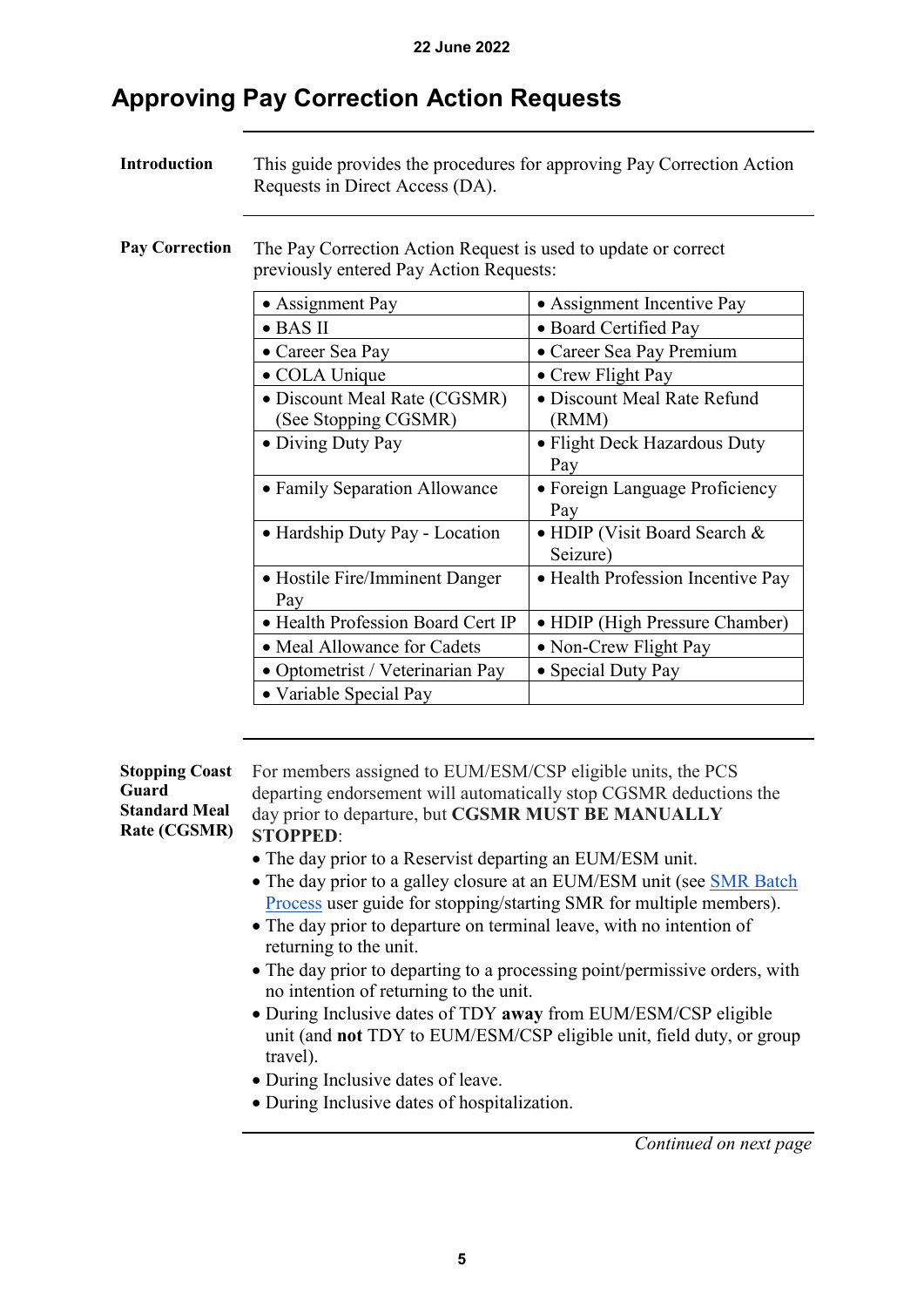## **Approving Pay Correction Action Requests,** Continued

Procedures See below.

| <b>Step</b> | <b>Action</b>                                                                                                                                                                                                                                                                                                                                                                                                                                                                                                                                                                                                                                                                                                                                                 |                                                       |
|-------------|---------------------------------------------------------------------------------------------------------------------------------------------------------------------------------------------------------------------------------------------------------------------------------------------------------------------------------------------------------------------------------------------------------------------------------------------------------------------------------------------------------------------------------------------------------------------------------------------------------------------------------------------------------------------------------------------------------------------------------------------------------------|-------------------------------------------------------|
| 1           | From the Requests tab, select the View My Requests (all types) from the Self-<br>Service Requests pagelet.                                                                                                                                                                                                                                                                                                                                                                                                                                                                                                                                                                                                                                                    |                                                       |
|             | My Page<br><b>Self Service</b><br><b>Requests</b>                                                                                                                                                                                                                                                                                                                                                                                                                                                                                                                                                                                                                                                                                                             |                                                       |
|             | <b>Self Service Requests</b>                                                                                                                                                                                                                                                                                                                                                                                                                                                                                                                                                                                                                                                                                                                                  |                                                       |
|             | Submit an Absence Request                                                                                                                                                                                                                                                                                                                                                                                                                                                                                                                                                                                                                                                                                                                                     | Non-Chargeable Absence Request                        |
|             | View My Absence Requests                                                                                                                                                                                                                                                                                                                                                                                                                                                                                                                                                                                                                                                                                                                                      | Submit a Delegation Request                           |
|             | View My Requests (all types)                                                                                                                                                                                                                                                                                                                                                                                                                                                                                                                                                                                                                                                                                                                                  | PHS Submit Retirement Docs                            |
|             | Submit a Drill Request                                                                                                                                                                                                                                                                                                                                                                                                                                                                                                                                                                                                                                                                                                                                        | <b>User Access Request</b>                            |
|             | the Pay Correction (only Pay Correction Action Requests will display in the<br>Search Results).<br>• Transaction Status – leave as Pending.<br><b>Click Populate Grid.</b><br><b>NOTE:</b> To narrow the search results even further, a <b>Submission From Date</b><br>and/or a <b>Submission To Date</b> may be entered.<br><b>View My Action Requests</b><br>Leia Organa Solo                                                                                                                                                                                                                                                                                                                                                                               |                                                       |
|             | 1. 'My Submitted Requests' allows member to bring up only their Action Requests.<br>2. 'Requests I am Approver For' allows approver to bring up only those Action Requests submitted to them.<br>3. 'All Requests' allows the approver to pull up their Action Requests and those submitted to them.<br>4. Transaction Name field allows user to select a particular transaction (i.e., Absence Request, Delegation, etc.)<br>5. Refresh button clears the grid and defaults it back to `My Submitted Requests' and Transaction Status of `Pending'.<br>6. Populate Grid button populates the grid based on what was selected for the radio button, Transaction Name,<br>Transaction Status, and what was entered in the Submission From/Submission To Dates. |                                                       |
|             | $\bigcirc$ My Submitted Requests                                                                                                                                                                                                                                                                                                                                                                                                                                                                                                                                                                                                                                                                                                                              | $\bigcirc$ All Requests<br>Requests I am Approver For |
|             | Pay Correction<br><b>Transaction Name:</b>                                                                                                                                                                                                                                                                                                                                                                                                                                                                                                                                                                                                                                                                                                                    | $\checkmark$                                          |
|             | <b>Transaction Status:</b><br>Pending                                                                                                                                                                                                                                                                                                                                                                                                                                                                                                                                                                                                                                                                                                                         | $\checkmark$                                          |
|             | <b>Submission From Date:</b><br>B <sub>1</sub>                                                                                                                                                                                                                                                                                                                                                                                                                                                                                                                                                                                                                                                                                                                |                                                       |
|             | <b>Submission To Date:</b><br><b>Bi</b>                                                                                                                                                                                                                                                                                                                                                                                                                                                                                                                                                                                                                                                                                                                       | Populate Grid<br>Refresh                              |
|             |                                                                                                                                                                                                                                                                                                                                                                                                                                                                                                                                                                                                                                                                                                                                                               |                                                       |

*Continued on next page*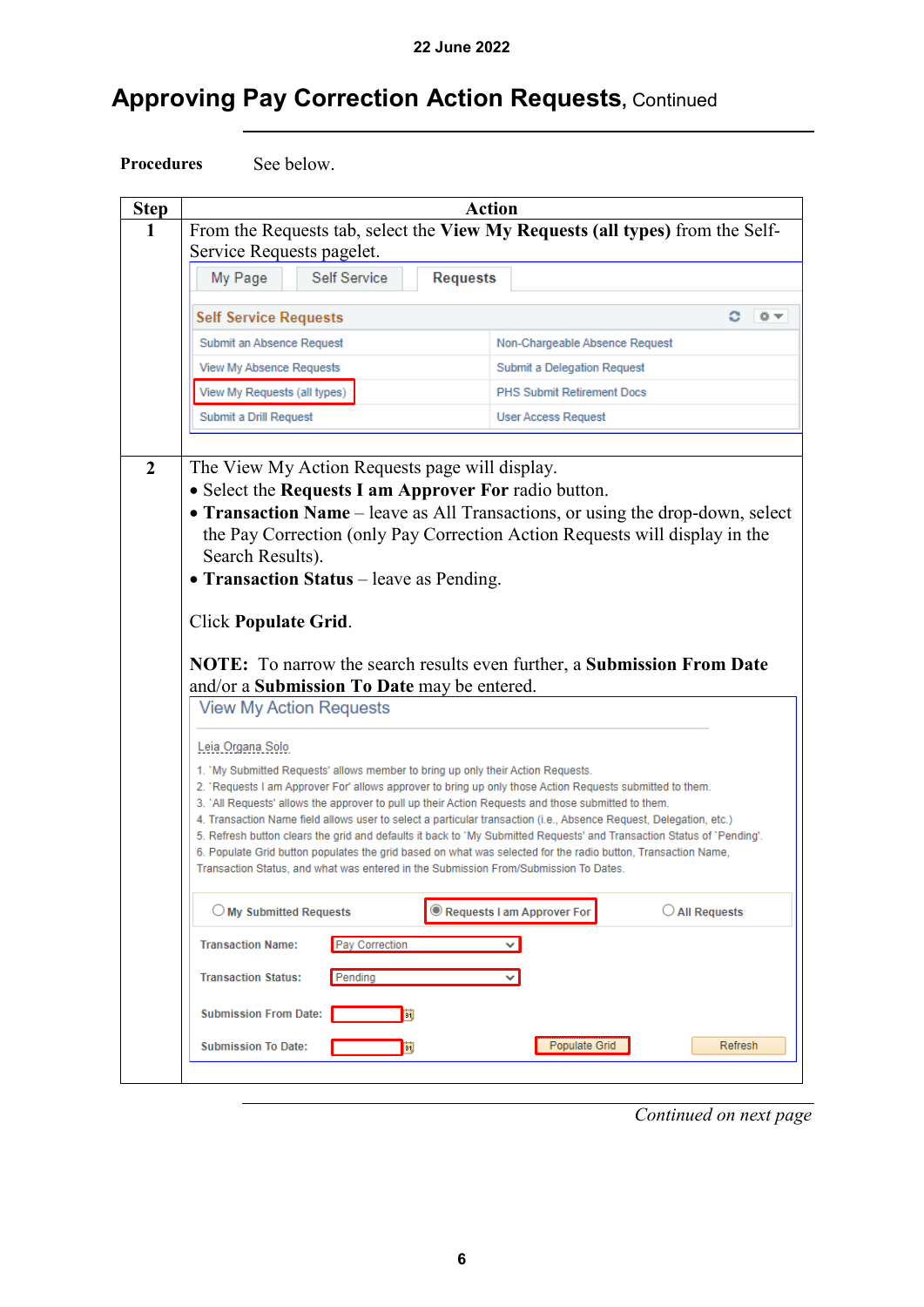### **Approving Pay Correction Action Requests,** Continued

**Procedures**,

| <b>Step</b> | <b>Action</b>                                                                                                                                                                                                                                                                    |
|-------------|----------------------------------------------------------------------------------------------------------------------------------------------------------------------------------------------------------------------------------------------------------------------------------|
| 3           | Any transactions matching the criteria entered in Step 2 will populate. Click                                                                                                                                                                                                    |
|             | <b>Approve/Deny</b> for the pay action request to be reviewed.                                                                                                                                                                                                                   |
|             |                                                                                                                                                                                                                                                                                  |
|             | <b>NOTE:</b> Transactions may be sorted by clicking the <b>Submission Date</b> or <b>Drill</b>                                                                                                                                                                                   |
|             | <b>Date</b> for easier tracking (Date format = YYYY/MM/DD).                                                                                                                                                                                                                      |
|             | Personalize   Find   View All   관  <br>$\bullet$ 1-3 of 3 $\bullet$ Last<br>ı.<br>First<br><b>Transaction Name</b><br><b>Status</b><br><b>Member</b><br>Member's Last Name Member's Emplid Member's Deptid Submitted By<br>Approver<br>Submission Date<br>Approve/Deny           |
|             | Pay Correction Request Pending<br>Lando Calrissian Calrissian<br>1852746<br>042898<br>Master Yoda<br>Leia Organa Solo 2022/04/26<br>Approve/Deny                                                                                                                                 |
|             | 042898<br>Pay Correction Request Pending<br>Lando Calrissian Calrissian<br>1852746<br>Master Yoda Leia Organa Solo 2022/04/22<br>Approve/Deny<br>Dameron Poe<br>6543215<br>042898<br>Pay Correction Request Pending<br>Poe<br>Rey<br>Leia Organa Solo 2022/04/22<br>Approve/Deny |
|             |                                                                                                                                                                                                                                                                                  |
| 4           | The Pay Correction Action Request will open in a new window. Review the                                                                                                                                                                                                          |
|             | action request for accuracy. Enter any <b>comments</b> as appropriate (required if                                                                                                                                                                                               |
|             | denying the request). Then click Approve or Deny.                                                                                                                                                                                                                                |
|             | <b>Action Request</b>                                                                                                                                                                                                                                                            |
|             | Pay Correction                                                                                                                                                                                                                                                                   |
|             | <b>Lando Calrissian</b>                                                                                                                                                                                                                                                          |
|             | 1. Choose the Pay Element and Instance to correct. View a member's pay elements and instance numbers using the Element                                                                                                                                                           |
|             | Assignment by Payee link on the home page.<br>2. Press Get Details button. If no results appear, the Pay Element - Instance # combination is invalid and will not be able to be                                                                                                  |
|             | submitted.<br>3. Enter a new Begin Date and/or End Date. Choose "Yes" in the Cancel dropdown if member was NEVER entitled to the pay                                                                                                                                             |
|             | element. This will cancel the pay element and uncheck the Active box in EABP. Note: Cancelling an instance of a pay element<br>will retroactively reverse all amounts paid or deducted in prior finalized calendars.                                                             |
|             | 4. If an amount and/or a supporting value must be corrected, stop or cancel the pay element and create a new request with the<br>correct information.                                                                                                                            |
|             | 5. Press Submit.                                                                                                                                                                                                                                                                 |
|             | <b>Request Details</b>                                                                                                                                                                                                                                                           |
|             | Pay Element:<br>Cancel:<br><b>CSEAPAY</b><br><b>NO</b><br>Instance #:<br>1.                                                                                                                                                                                                      |
|             | New Begin Date: 11/12/2021<br>New End Date:<br>04/09/2022                                                                                                                                                                                                                        |
|             |                                                                                                                                                                                                                                                                                  |
|             | <b>Get Details</b>                                                                                                                                                                                                                                                               |
|             |                                                                                                                                                                                                                                                                                  |
|             | <b>Request Information</b>                                                                                                                                                                                                                                                       |
|             | Current Begin 11/12/2021<br>Date:                                                                                                                                                                                                                                                |
|             | <b>Current End Date: 03/28/2022</b>                                                                                                                                                                                                                                              |
|             | Amount: CALCULATED BY GLOBAL PAYROLL<br>Active?: YES                                                                                                                                                                                                                             |
|             |                                                                                                                                                                                                                                                                                  |
|             | Comment:                                                                                                                                                                                                                                                                         |
|             |                                                                                                                                                                                                                                                                                  |
|             | Approve<br>Deny                                                                                                                                                                                                                                                                  |
|             | <b>Request Status: Pending</b>                                                                                                                                                                                                                                                   |
|             | View/Hide Comments                                                                                                                                                                                                                                                               |
|             | Pending<br><b>Multiple Approvers</b>                                                                                                                                                                                                                                             |
|             | <b>CGHRSUP</b> for User's SPO<br>⊕                                                                                                                                                                                                                                               |
|             | <b>Comments</b>                                                                                                                                                                                                                                                                  |
|             | Lando Calrissian at 04/26/22 - 12:24 PM<br><no comments=""></no>                                                                                                                                                                                                                 |
|             |                                                                                                                                                                                                                                                                                  |
|             |                                                                                                                                                                                                                                                                                  |

*Continued on next page*